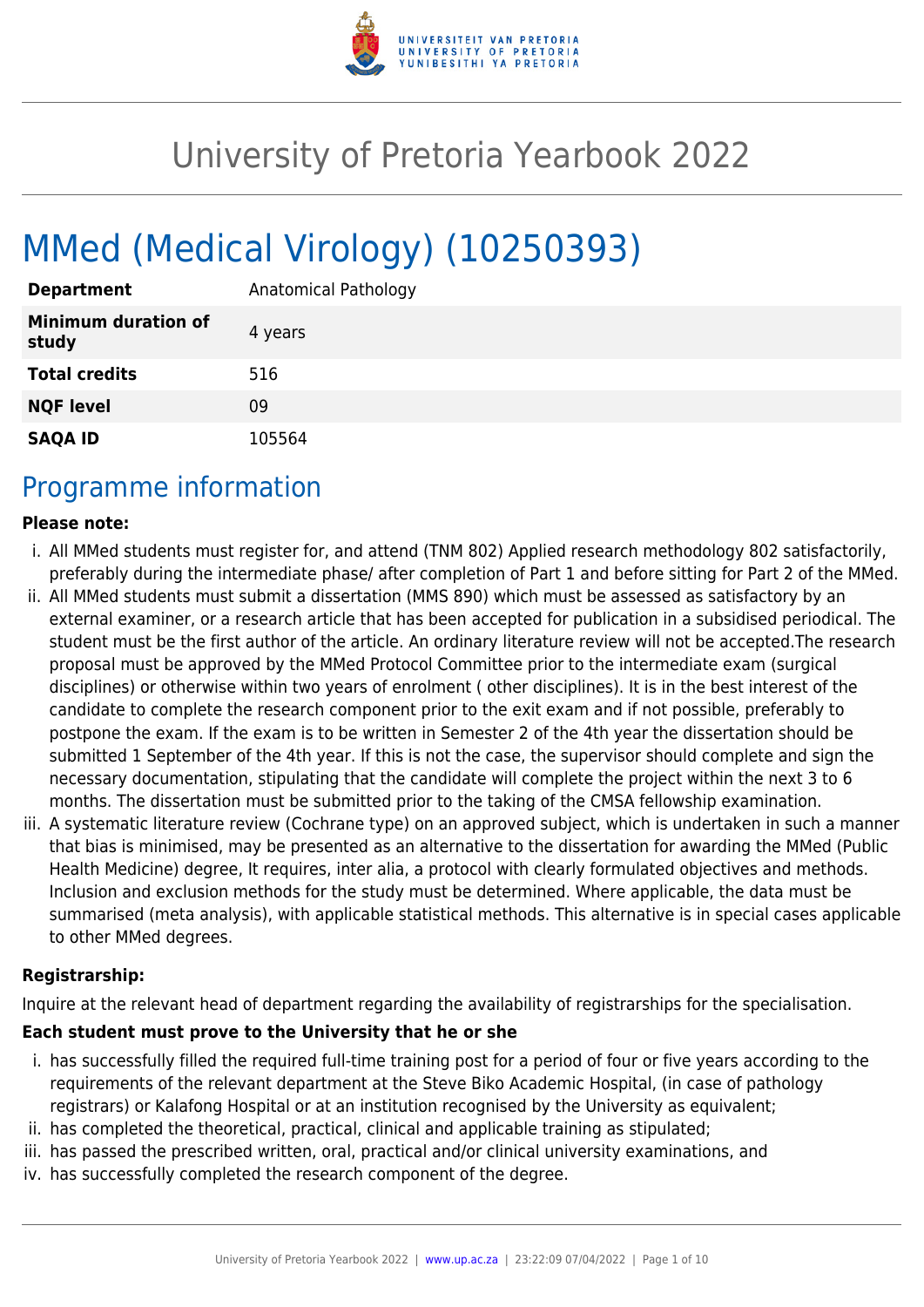

# Admission requirements

- 1. MBChB (or equivalent) degree **or** relevant medical degree with modules equivalent to at least the first two years of the MBChB degree
- 2. Currently registered as a physician with the Health Professions Council of South Africa (HPCSA) and must have been registered for at least one year

# Other programme-specific information

Satisfactory progress after one year of training is required, as evaluated by the applicable examination panel. Duration of training: Four years, of which at least three years must be in the major field of study. The fourth year can either be in the major subject or in any combination of the other Pathology specialisations.

**"Major subject"** refers to the recognised field of study in Medicine in which the student specialises. The study of the major subject extends over four or five years, as prescribed by the relevant department.

# Examinations and pass requirements

- i. The sequence of the examinations in the prerequisite subjects will be determined by the head of the department under which the major subject falls.
- ii. The nature, duration and time of the examinations in the prerequisite subjects are determined in cooperation with the heads of the departments under which the prerequisite subjects fall – with the proviso that, except in cases where stipulated otherwise, the examinations in the prerequisite subjects may be held at any time prior to or concurrently with the major subject. The examinations in the major subjects are held as follows:
- iii. In the case of four-year programmes: not before the end of the third year.
- iv. In the case of five-year programmes: not before the end of the fourth year.
- v. A minimum final mark of 50% is required by all departments to pass in a subject and in the clinical section of the examination, a subminimum of 50%. General Academic Regulations apply.
- vi. A student is not admitted to the examination in a prerequisite subject (supplementary examinations excluded) more than twice, nor is he or she admitted to the examination in the major subject more than twice.

**Note:** Certificates of satisfactory preparation and progress are required in respect of the fourth year of four-year programmes in which an examination is held at the end of the third year.

#### **Supplementary examinations**

Supplementary examinations for MMed students will only be held after at least six months have elapsed since the conclusion of the examination in which the student had failed.

#### **Rules governing the writing of the examinations of the College of Medicine of South Africa [CMSA]**

i. Only candidates who have met all requirements for the MMed degree except for the major subject (final examination), i.e. passed all prerequisite subjects (the latter to be interchangeable; can be passed either at the University or as primary and intermediary examinations at the College of Medicine of South Africa [CMSA], completed all practical, clinical and applicable training of four or five years as prescribed by the relevant academic department (continuous evaluation of the candidate, in an approved registrar post, by the head of department of the candidate); and completed the required research component for the degree in accordance with the Faculty Yearbook regulations, i.e. Applied research methodology 800 (TNM 800) and the dissertation (MMS 800) or an article (not an ordinary literature review) that has been accepted for publication in a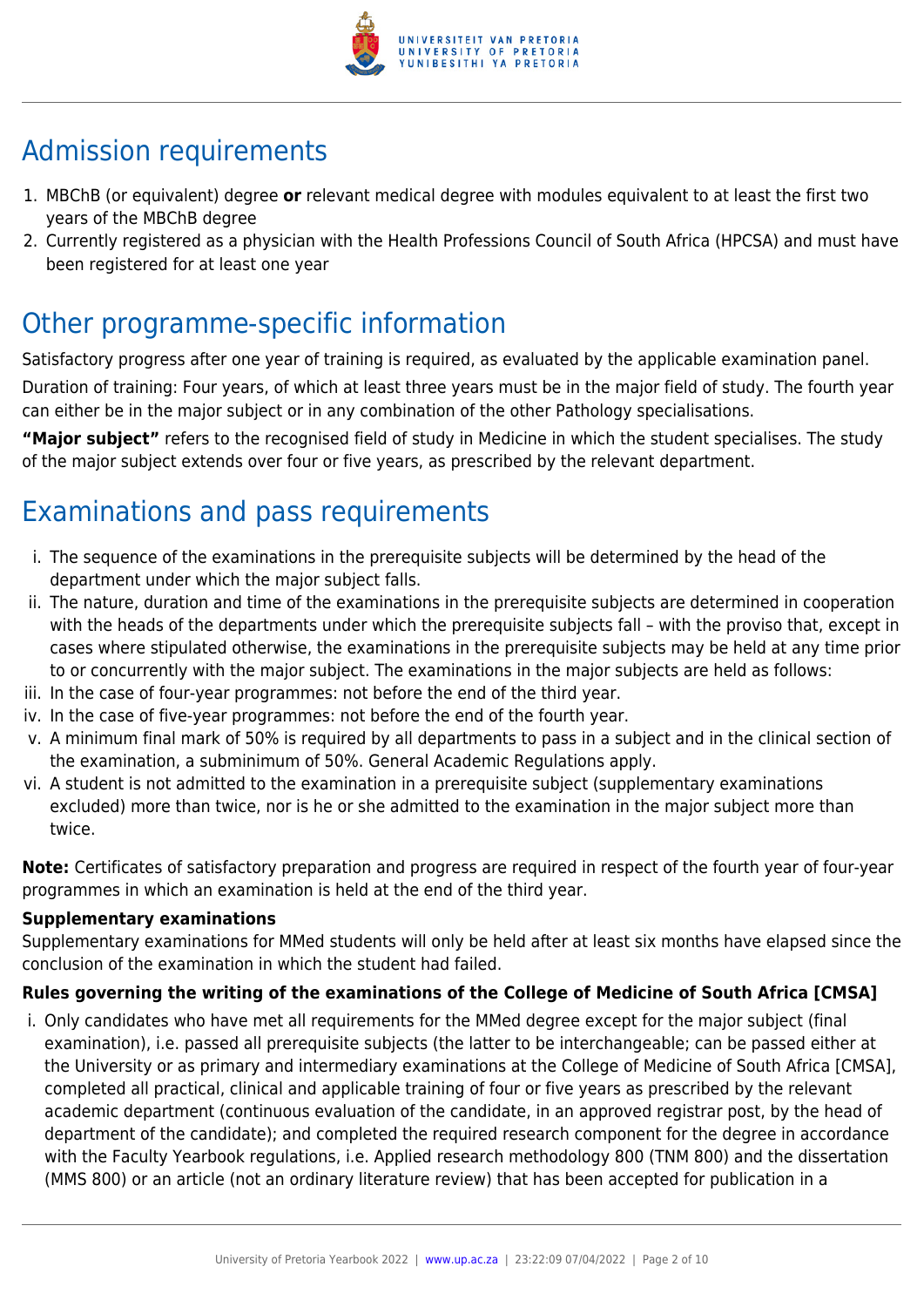

subsidised periodical, will be allowed to write the college examination (exit examination), after which they will obtain both the CMSA fellowship and the MMed as specialist qualifications.

ii. The rules have been effective as from 1 January 2011. As a transitional measure, cases will be considered on an individual basis where necessary.

# Exemption

#### **Exemption**

- i. The Faculty Board may grant partial exemption from the training and work mentioned under par. (b) and (c)(i) and (ii) above on the grounds of comparable training and experience completed in another post or at another recognised institution – with the proviso that exemption from a maximum period of 18 months may be granted with regard to four-year and five-year programmes.
- ii. Exemption from a maximum of three years may be granted by the Department of Medical Oncology for the MMed in Medical Oncology [MMed(MedOnc)] on the grounds of the MMed(Int) or MMed(Paed) degree of this University, or experience recognised by the University as equivalent.
- iii. Specific prerequisite subjects must be passed within 24 months after commencement of the programme.

# Pass with distinction

The degree is conferred at the end of the prescribed training period (i.e. three, four or five years, respectively). The degree is conferred with distinction on a student who has obtained a final mark of at least 75% in his or her major subject.

# General information

#### **Registrars**

Departments expect registrars to participate increasingly in the examining and treatment of patients in the hospital, both in-patients and out-patients, as well as performing and interpreting tests in the laboratory (where applicable); initially under supervision and later increasingly at their own responsibility. Lectures/symposia with closely related departments are organised, as well as discussions of literature, etc.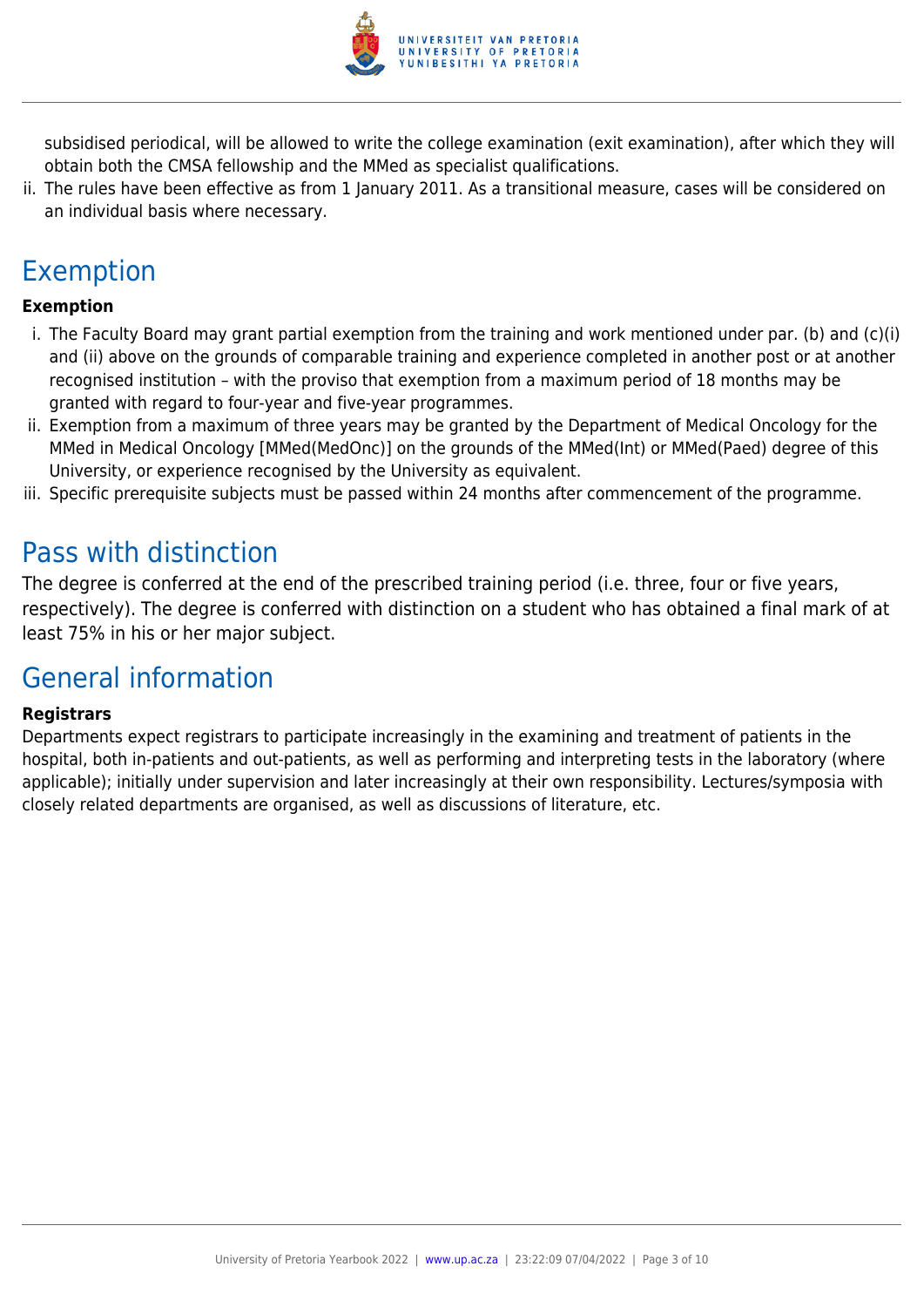

# Curriculum: Year 1

**Minimum credits: 516**

### **Core modules**

#### **Medical virology 800 (GVR 800)**

| <b>Module credits</b>         | 300.00                                                             |
|-------------------------------|--------------------------------------------------------------------|
| <b>NQF Level</b>              | 09                                                                 |
| <b>Prerequisites</b>          | GVR 801, or Capita selecta from APY 871, CHP 871, HEM 871, GMB 871 |
| <b>Language of tuition</b>    | Module is presented in English                                     |
| <b>Department</b>             | <b>Medical Virology</b>                                            |
| <b>Period of presentation</b> | Year                                                               |
|                               |                                                                    |

#### **Dissertation 890 (MMS 890)**

| <b>Module credits</b>         | 180.00                         |
|-------------------------------|--------------------------------|
| <b>NQF Level</b>              | 09                             |
| Language of tuition           | Module is presented in English |
| <b>Department</b>             | <b>School of Medicine</b>      |
| <b>Period of presentation</b> | Year                           |

#### **Applied research methodology 802 (TNM 802)**

| <b>Module credits</b>         | 0.00                                |
|-------------------------------|-------------------------------------|
| <b>NQF Level</b>              | 09                                  |
| Language of tuition           | Module is presented in English      |
| <b>Department</b>             | <b>Health Sciences Deans Office</b> |
| <b>Period of presentation</b> | Year                                |
| <b>Module content</b>         |                                     |
|                               |                                     |

\*Attendance module only.

# **Elective modules**

### **Anatomical pathology (Capita selecta) 871 (APY 871)**

| <b>Module credits</b>      | 12.00                          |
|----------------------------|--------------------------------|
| <b>NQF Level</b>           | 09                             |
| <b>Prerequisites</b>       | No prerequisites.              |
| <b>Language of tuition</b> | Module is presented in English |
| <b>Department</b>          | Anatomical Pathology           |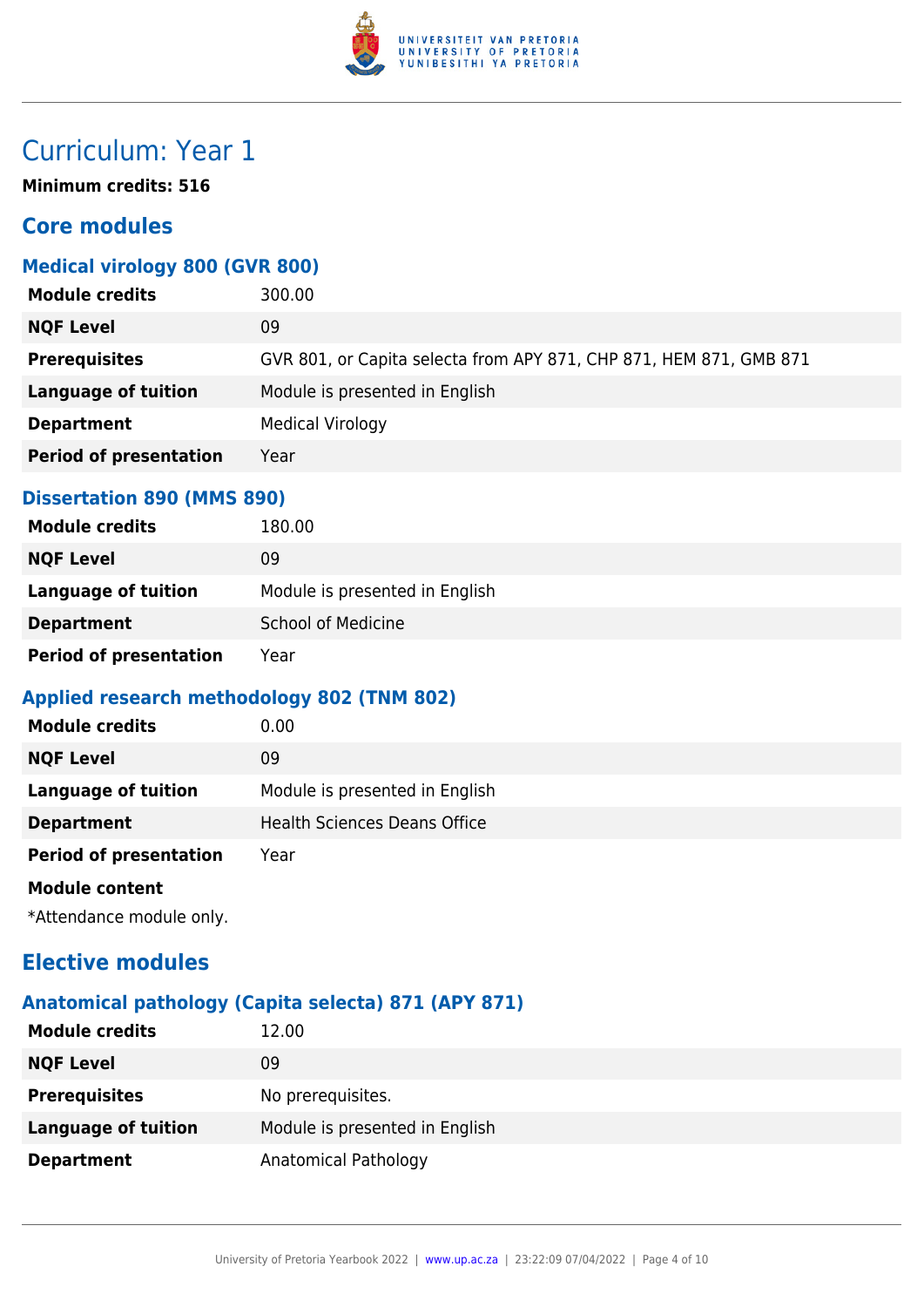

| <b>Period of presentation</b><br>Semester 1 |  |
|---------------------------------------------|--|
|---------------------------------------------|--|

#### **Chemical pathology (Capita selecta) 871 (CHP 871)**

| <b>Module credits</b>         | 36.00                          |
|-------------------------------|--------------------------------|
| <b>NQF Level</b>              | 09                             |
| <b>Prerequisites</b>          | No prerequisites.              |
| <b>Language of tuition</b>    | Module is presented in English |
| <b>Department</b>             | <b>Chemical Pathology</b>      |
| <b>Period of presentation</b> | Semester 1                     |

### **Medical microbiology (Capita selecta) 871 (GMB 871)**

| <b>NQF Level</b><br>09<br><b>Prerequisites</b><br>No prerequisites.<br>Module is presented in English<br><b>Language of tuition</b> | <b>Module credits</b> | 36.00                       |
|-------------------------------------------------------------------------------------------------------------------------------------|-----------------------|-----------------------------|
|                                                                                                                                     |                       |                             |
|                                                                                                                                     |                       |                             |
|                                                                                                                                     |                       |                             |
|                                                                                                                                     | <b>Department</b>     | <b>Medical Microbiology</b> |
| <b>Period of presentation</b><br>Semester 1                                                                                         |                       |                             |

#### **Medical virology 801 (GVR 801)**

| <b>Module credits</b>         | 36.00                          |
|-------------------------------|--------------------------------|
| <b>NQF Level</b>              | 09                             |
| <b>Prerequisites</b>          | No prerequisites.              |
| <b>Language of tuition</b>    | Module is presented in English |
| <b>Department</b>             | <b>Medical Virology</b>        |
| <b>Period of presentation</b> | Year                           |

### **Haematology (Capita selecta) 871 (HEM 871)**

| <b>Module credits</b>         | 36.00                          |
|-------------------------------|--------------------------------|
| <b>NQF Level</b>              | 09                             |
| <b>Prerequisites</b>          | No prerequisites.              |
| <b>Language of tuition</b>    | Module is presented in English |
| <b>Department</b>             | Haematology                    |
| <b>Period of presentation</b> | Year                           |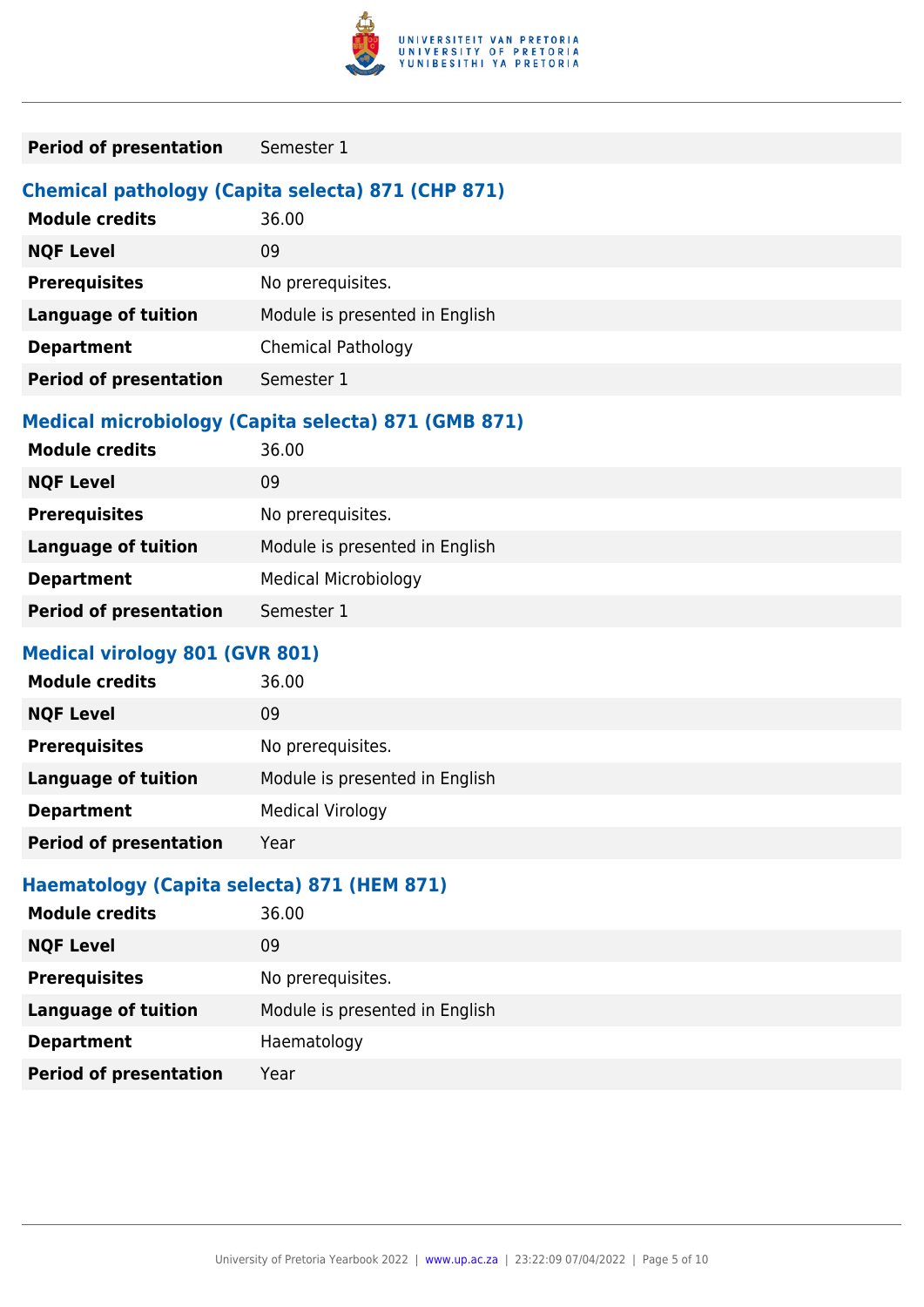

# Curriculum: Year 2

**Minimum credits: 516**

## **Core modules**

### **Medical virology 800 (GVR 800)**

| <b>Module credits</b>         | 300.00                                                             |
|-------------------------------|--------------------------------------------------------------------|
| <b>NQF Level</b>              | 09                                                                 |
| <b>Prerequisites</b>          | GVR 801, or Capita selecta from APY 871, CHP 871, HEM 871, GMB 871 |
| <b>Language of tuition</b>    | Module is presented in English                                     |
| <b>Department</b>             | <b>Medical Virology</b>                                            |
| <b>Period of presentation</b> | Year                                                               |
|                               |                                                                    |

#### **Dissertation 890 (MMS 890)**

| <b>Module credits</b>         | 180.00                         |
|-------------------------------|--------------------------------|
| <b>NQF Level</b>              | 09                             |
| Language of tuition           | Module is presented in English |
| <b>Department</b>             | <b>School of Medicine</b>      |
| <b>Period of presentation</b> | Year                           |

#### **Applied research methodology 802 (TNM 802)**

| <b>Module credits</b>         | 0.00                                |
|-------------------------------|-------------------------------------|
| <b>NQF Level</b>              | 09                                  |
| Language of tuition           | Module is presented in English      |
| <b>Department</b>             | <b>Health Sciences Deans Office</b> |
| <b>Period of presentation</b> | Year                                |
| <b>Module content</b>         |                                     |
|                               |                                     |

\*Attendance module only.

# **Elective modules**

### **Anatomical pathology (Capita selecta) 871 (APY 871)**

| <b>Module credits</b>      | 12.00                          |
|----------------------------|--------------------------------|
| <b>NQF Level</b>           | 09                             |
| <b>Prerequisites</b>       | No prerequisites.              |
| <b>Language of tuition</b> | Module is presented in English |
| <b>Department</b>          | Anatomical Pathology           |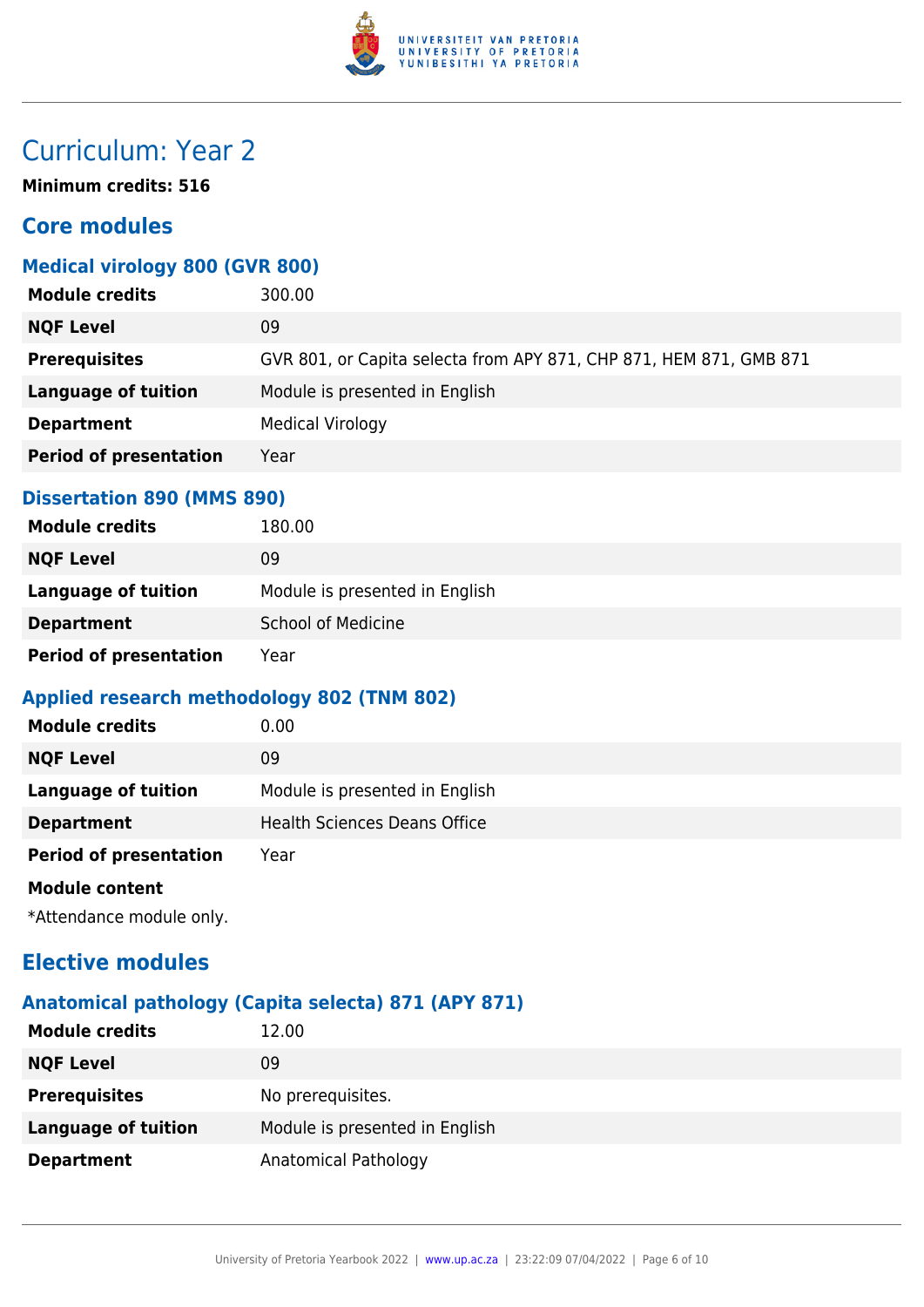

| <b>Period of presentation</b><br>Semester 1 |  |
|---------------------------------------------|--|
|---------------------------------------------|--|

#### **Chemical pathology (Capita selecta) 871 (CHP 871)**

| <b>Module credits</b>         | 36.00                          |
|-------------------------------|--------------------------------|
| <b>NQF Level</b>              | 09                             |
| <b>Prerequisites</b>          | No prerequisites.              |
| <b>Language of tuition</b>    | Module is presented in English |
| <b>Department</b>             | <b>Chemical Pathology</b>      |
| <b>Period of presentation</b> | Semester 1                     |

### **Medical microbiology (Capita selecta) 871 (GMB 871)**

| <b>Module credits</b>         | 36.00                          |
|-------------------------------|--------------------------------|
| <b>NQF Level</b>              | 09                             |
| <b>Prerequisites</b>          | No prerequisites.              |
| <b>Language of tuition</b>    | Module is presented in English |
| <b>Department</b>             | <b>Medical Microbiology</b>    |
| <b>Period of presentation</b> | Semester 1                     |
|                               |                                |

#### **Medical virology 801 (GVR 801)**

| <b>Module credits</b>         | 36.00                          |
|-------------------------------|--------------------------------|
| <b>NQF Level</b>              | 09                             |
| <b>Prerequisites</b>          | No prerequisites.              |
| <b>Language of tuition</b>    | Module is presented in English |
| <b>Department</b>             | <b>Medical Virology</b>        |
| <b>Period of presentation</b> | Year                           |

### **Haematology (Capita selecta) 871 (HEM 871)**

| <b>Module credits</b>         | 36.00                          |
|-------------------------------|--------------------------------|
| <b>NQF Level</b>              | 09                             |
| <b>Prerequisites</b>          | No prerequisites.              |
| <b>Language of tuition</b>    | Module is presented in English |
| <b>Department</b>             | Haematology                    |
| <b>Period of presentation</b> | Year                           |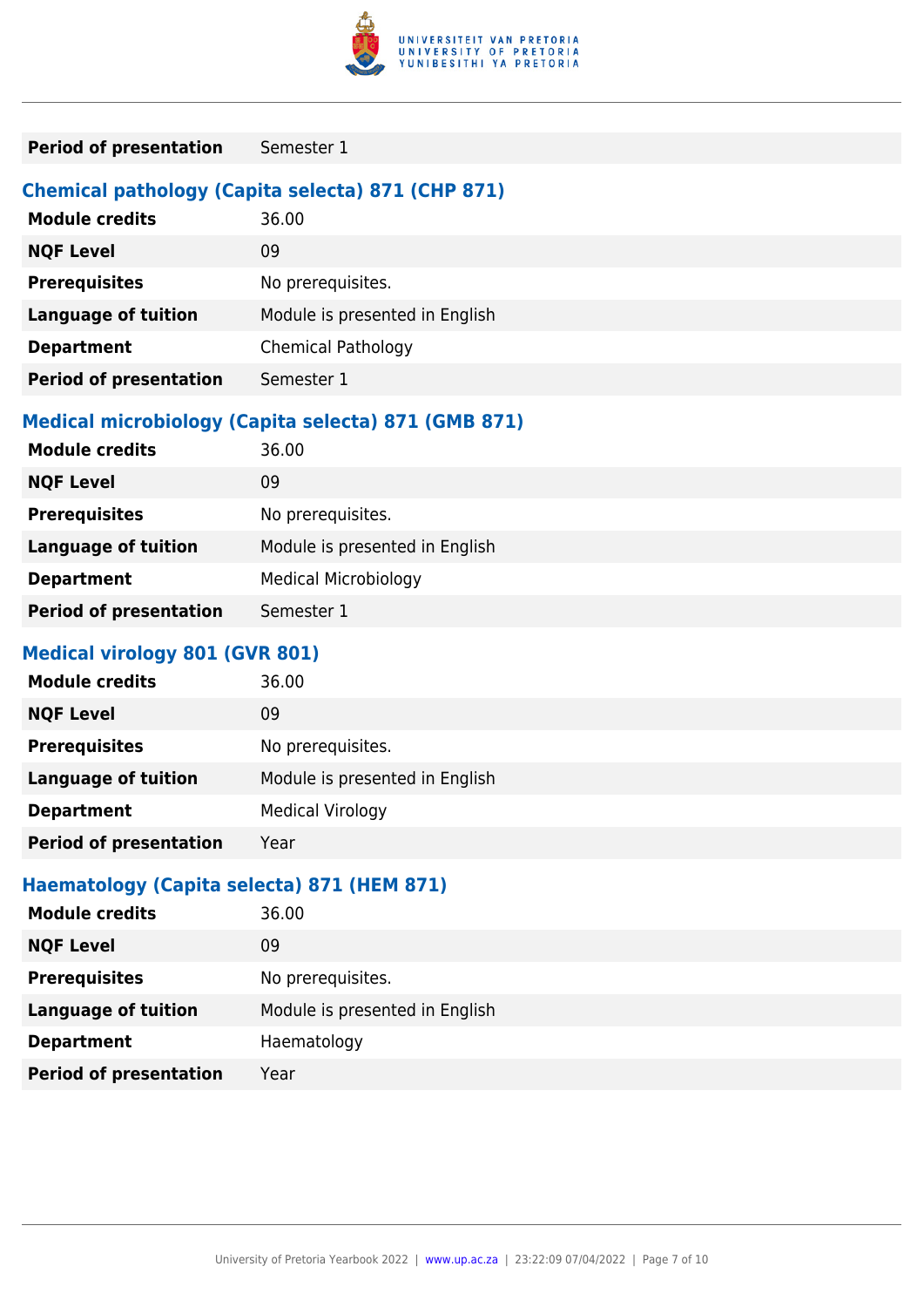

# Curriculum: Year 3

**Minimum credits: 516**

## **Core modules**

### **Medical virology 800 (GVR 800)**

| <b>Module credits</b>         | 300.00                                                             |
|-------------------------------|--------------------------------------------------------------------|
| <b>NQF Level</b>              | 09                                                                 |
| <b>Prerequisites</b>          | GVR 801, or Capita selecta from APY 871, CHP 871, HEM 871, GMB 871 |
| <b>Language of tuition</b>    | Module is presented in English                                     |
| <b>Department</b>             | <b>Medical Virology</b>                                            |
| <b>Period of presentation</b> | Year                                                               |
|                               |                                                                    |

#### **Dissertation 890 (MMS 890)**

| <b>Module credits</b>         | 180.00                         |
|-------------------------------|--------------------------------|
| <b>NQF Level</b>              | 09                             |
| Language of tuition           | Module is presented in English |
| <b>Department</b>             | <b>School of Medicine</b>      |
| <b>Period of presentation</b> | Year                           |

#### **Applied research methodology 802 (TNM 802)**

| <b>Module credits</b>         | 0.00                                |
|-------------------------------|-------------------------------------|
| <b>NQF Level</b>              | 09                                  |
| Language of tuition           | Module is presented in English      |
| <b>Department</b>             | <b>Health Sciences Deans Office</b> |
| <b>Period of presentation</b> | Year                                |
| <b>Module content</b>         |                                     |
|                               |                                     |

\*Attendance module only.

# **Elective modules**

### **Anatomical pathology (Capita selecta) 871 (APY 871)**

| <b>Module credits</b>      | 12.00                          |
|----------------------------|--------------------------------|
| <b>NQF Level</b>           | 09                             |
| <b>Prerequisites</b>       | No prerequisites.              |
| <b>Language of tuition</b> | Module is presented in English |
| <b>Department</b>          | Anatomical Pathology           |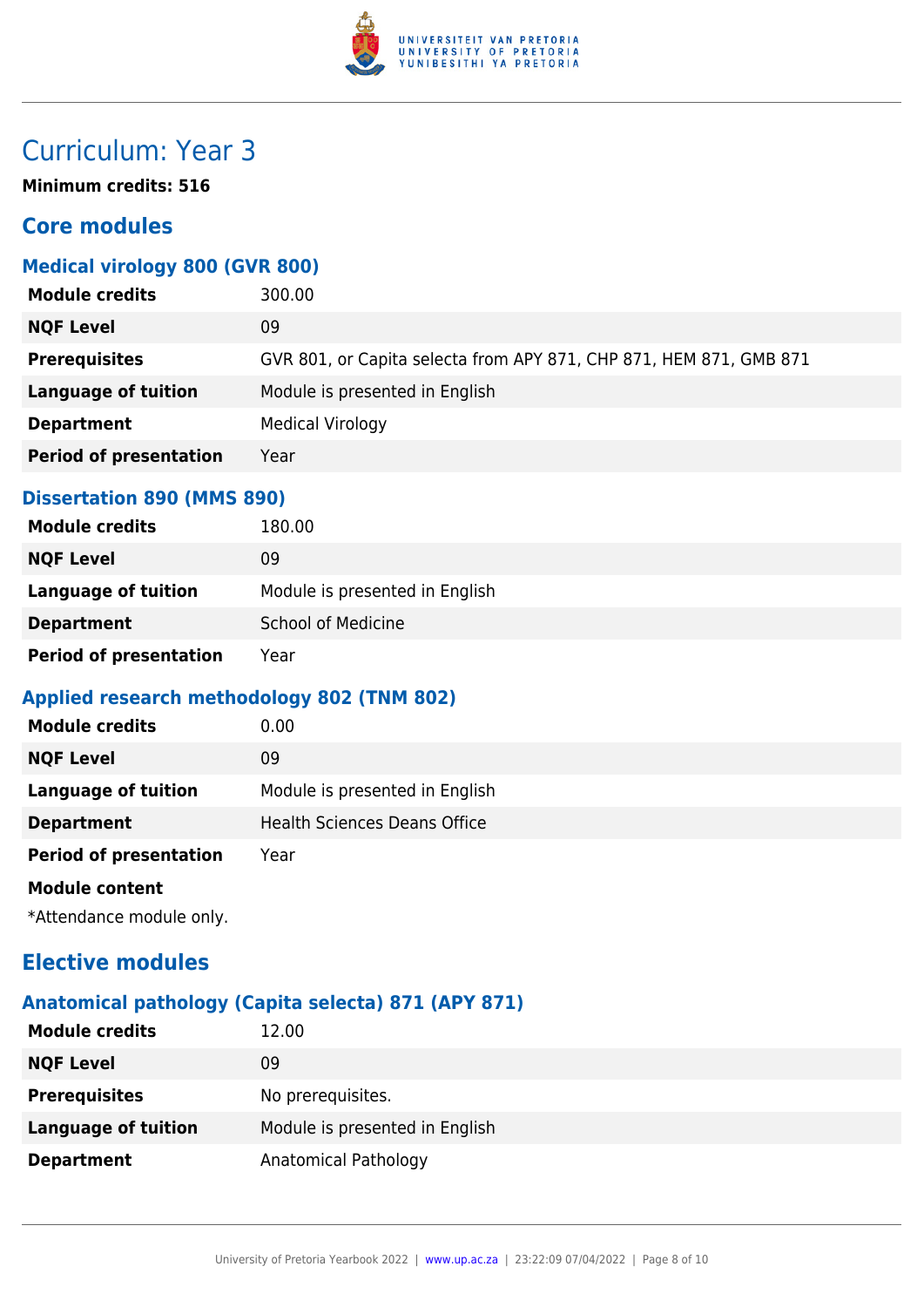

| <b>Period of presentation</b><br>Semester 1 |  |
|---------------------------------------------|--|
|---------------------------------------------|--|

#### **Chemical pathology (Capita selecta) 871 (CHP 871)**

| <b>Module credits</b>         | 36.00                          |
|-------------------------------|--------------------------------|
| <b>NQF Level</b>              | 09                             |
| <b>Prerequisites</b>          | No prerequisites.              |
| <b>Language of tuition</b>    | Module is presented in English |
| <b>Department</b>             | <b>Chemical Pathology</b>      |
| <b>Period of presentation</b> | Semester 1                     |

### **Medical microbiology (Capita selecta) 871 (GMB 871)**

| <b>Module credits</b>         | 36.00                          |
|-------------------------------|--------------------------------|
| <b>NQF Level</b>              | 09                             |
| <b>Prerequisites</b>          | No prerequisites.              |
| <b>Language of tuition</b>    | Module is presented in English |
| <b>Department</b>             | <b>Medical Microbiology</b>    |
| <b>Period of presentation</b> | Semester 1                     |
|                               |                                |

#### **Medical virology 801 (GVR 801)**

| <b>Module credits</b>         | 36.00                          |
|-------------------------------|--------------------------------|
| <b>NQF Level</b>              | 09                             |
| <b>Prerequisites</b>          | No prerequisites.              |
| <b>Language of tuition</b>    | Module is presented in English |
| <b>Department</b>             | <b>Medical Virology</b>        |
| <b>Period of presentation</b> | Year                           |

### **Haematology (Capita selecta) 871 (HEM 871)**

| <b>Module credits</b>         | 36.00                          |
|-------------------------------|--------------------------------|
| <b>NQF Level</b>              | 09                             |
| <b>Prerequisites</b>          | No prerequisites.              |
| <b>Language of tuition</b>    | Module is presented in English |
| <b>Department</b>             | Haematology                    |
| <b>Period of presentation</b> | Year                           |